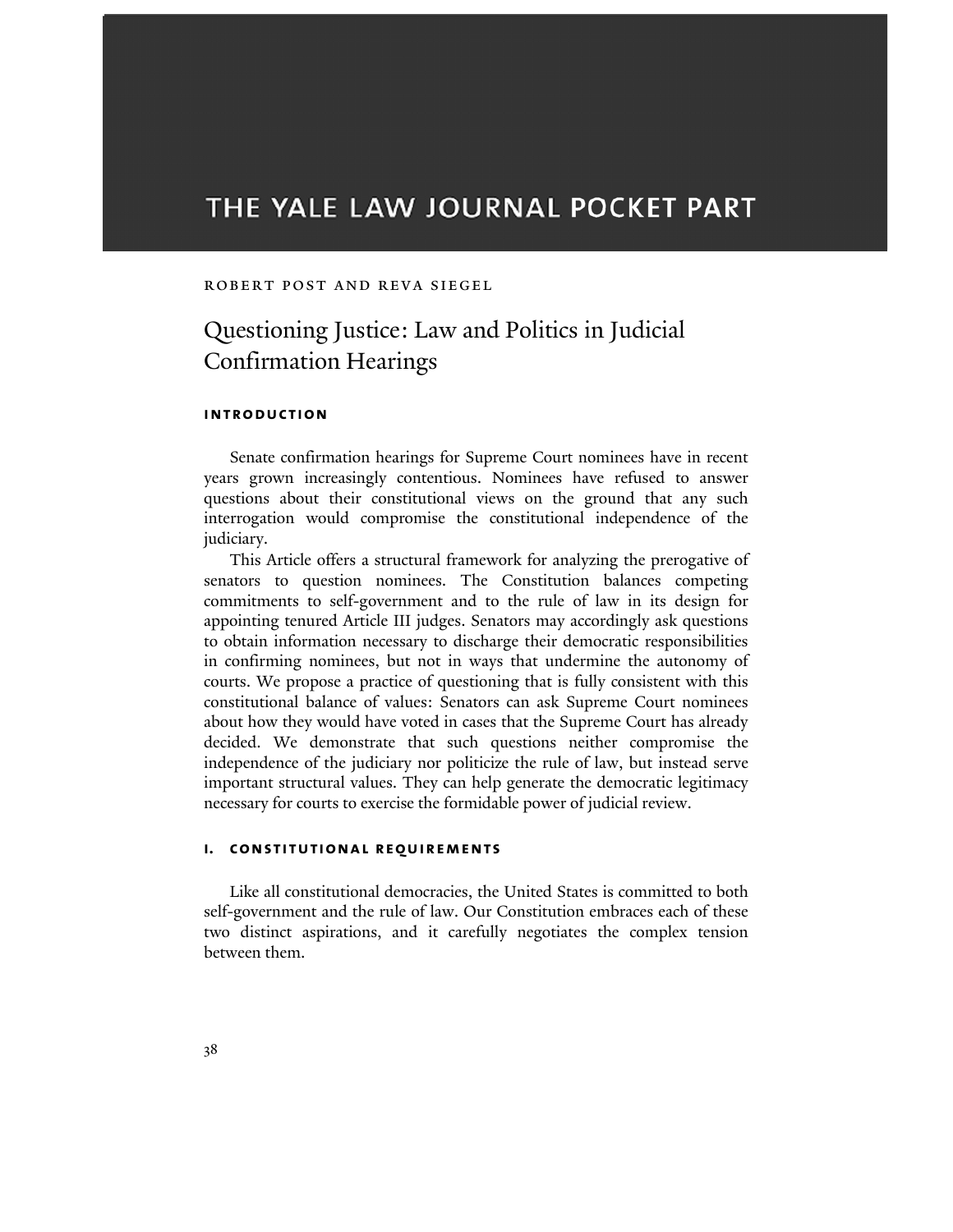The Constitution awards federal judges life tenure, with removal only by impeachment. In freeing judges from forms of democratic accountability that constrain the representative branches of government, the Constitution structures courts in ways that enable judicial independence and help establish the autonomy of law from politics. But because in a democracy the legitimacy of law ultimately depends upon the acknowledgment of the people,<sup>1</sup> the Constitution also creates a variety of devices for ensuring that judges endowed for life with Article III power remain connected to the democratically accountable branches of government. The Constitution allocates primary responsibility for organizing the judiciary and enforcing court orders in Congress and the executive branch. The Constitution structures relations between the judiciary and the representative branches of government to accord with a fundamental insight: The rule of law requires legal institutions that have democratic legitimacy.

This insight informs the constitutional appointment process for Supreme Court Justices. Article II provides that the President "shall nominate, and by and with the Advice and Consent of the Senate, shall appoint . . . Judges of the [S]upreme Court."<sup>2</sup> By requiring Justices to be nominated by a democratically accountable President and confirmed by a democratically accountable Senate, Article II establishes a selection process that underwrites the democratic accountability of constitutional law.<sup>3</sup> Article II creates a process for selecting judges that makes it possible for the people to accept the judgments of those charged with interpreting "the fundamental and paramount law of the nation."<sup>4</sup>

Soon after the Constitution was amended to require the direct election of Senators in 1913, the Senate began voting on nominees in open session,<sup>5</sup> and since 1939 it has called upon nominees to testify in public confirmation hearings.<sup>6</sup> In recent times, these hearings have come to play a significant role in building the public confidence that is necessary to sustain judicial

**4.** Marbury v. Madison, 5 U.S. (1 Cranch) 137, 177 (1803).

**<sup>1.</sup>** The political crises that can ensue when judicially articulated law fails to find democratic acknowledgement can be seen in the controversies that enveloped the Court's decision in *Dred Scott* and in the Court's decisions constraining the New Deal.

**<sup>2.</sup>** U.S. CONST. art. II, § 2.

**<sup>3.</sup>** *See* Jack M. Balkin & Sanford Levinson, *Understanding the Constitutional Revolution*, 87 VA. L. REV. 1045, 1068 (2001).

**<sup>5.</sup>** "Until 1929 the practice was to consider all nominations in closed executive session unless the Senate, by a two-thirds vote taken in closed session, ordered the debate to be open." Paul A. Freund, *Appointment of Justices: Some Historical Perspectives*, 101 HARV. L. REV. 1146, 1157 (1988).

**<sup>6.</sup>** *Id*. at 1158.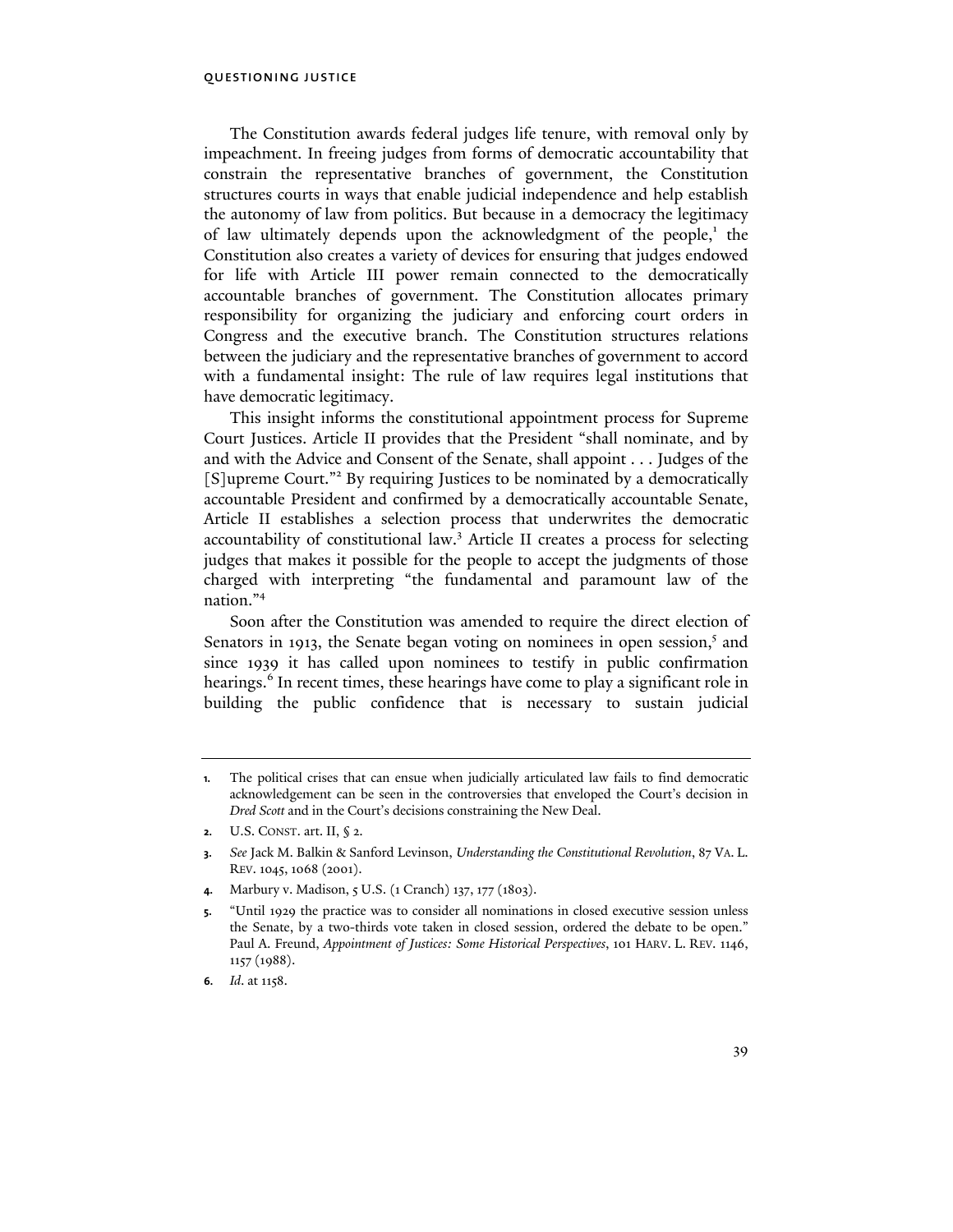independence in a constitutional democracy. There are many reasons for the contemporary prominence of confirmation hearings, including a growing public appreciation of the interpretive discretion of Justices<sup>7</sup> and an escalating expectation of governmental transparency. Confirmation hearings are now the central forum in which Senators engage the public in the question of whether nominees possess the vision and qualifications necessary to justify investing them with the interpretive autonomy and discretion that judges exercise in our constitutional democracy.

# **ii. current practice**

A President nominates a candidate to become a Justice because the President believes that the constitutional vision of the nominee is good for the country.<sup>8</sup> There is now general consensus across the political spectrum, from commentators as distinct as Charles Black and William H. Rehnquist, that the Senate, "which is just as responsible to the electorate, and just as close to the electorate, as is the President,"<sup>9</sup> is independently obliged to determine whether

Mr. Wilson is in favor of a latitudinarian construction of the Constitution of the United States to weaken the protection it should afford against socialistic raids upon property rights, with the direct and inevitable result of paralyzing the initiative and enterprise of capital necessary to the real progress of all. He has made three appointments to the Supreme Court. He is understood to be greatly disappointed in the attitude of the first of these [James Clark McReynolds] upon such questions. The other two [Louis Dembitz Brandeis and John Hessin Clarke] represent a new school of constitutional construction, which if allowed to prevail will greatly impair our fundamental law. Four of the incumbent Justices are beyond the retiring age of seventy, and the next President will probably be called upon to appoint their successors.  $\dots$  Who can be better trusted to do this  $-Mr$ . Cox, the party successor of Mr. Wilson, or Mr. Harding the standard bearer of the Republican party?

William Howard Taft, *Mr. Wilson and the Campaign*, 10 YALE REV. 1, 19-20 (1921); *see also* Edith H. Jones, *Observations on the Status and Impact of the Judicial Confirmation Process*, 39 U. RICH. L. REV. 833, 837 (2005) ("[It was] no secret that President Reagan was seeking judicial nominees who would interpret the Constitution according to its 'original intent' rather than as a 'living document' that must be updated to modern times.").

**9.** Charles L. Black, Jr., *A Note on Senatorial Consideration of Supreme Court Nominees*, 79 YALE L.J. 657, 660 (1970).

**<sup>7.</sup>** Most now understand, as William H. Rehnquist once put it, that "the law of the Constitution," is not "just 'there,' waiting to be applied," but instead depends upon the interpretive engagement of a judge. William H. Rehnquist, *The Making of a Supreme Court Justice*, HARV. L. REC., Oct. 8, 1959, at 7.

**<sup>8.</sup>** Thus ex-President William Howard Taft, who knew something about choosing Supreme Court Justices, famously argued in 1920 that the country ought to vote for Warren G. Harding for President because: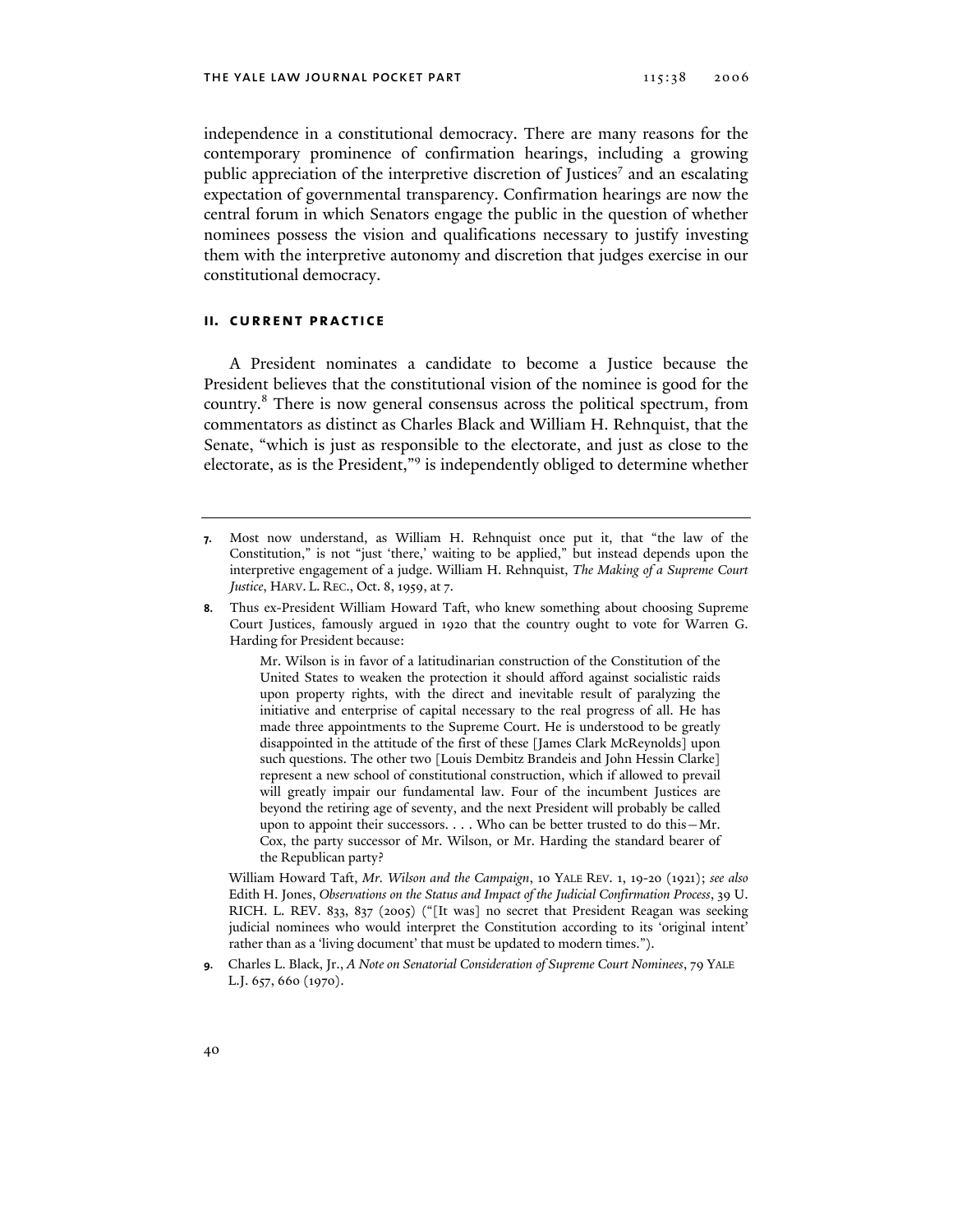it agrees with the President, or whether in its opinion "the nominee's views on the large issues of the day will make it harmful to the country for him to sit and vote on the Court."<sup>10</sup>

During the controversial 1987 nomination of Robert H. Bork, it was argued that the Senate ought to pass judgment only on the professional competence of nominees and ought not to consider the substance of their constitutional vision.<sup>11</sup> Conservative commentators defended this position as recently as 2001.12 But in objecting to President Bush's selection of Harriet Miers, conservatives made clear that they also now believe that Senators should consider a nominee's constitutional vision in deciding whether to vote for

- **10.** Rehnquist, *supra* note 7; *see also* ARLEN SPECTER, PASSION FOR TRUTH 328-29 (2000) ("In voting on whether to confirm a nominee, senators should not have to gamble or guess about a candidate's philosophy but should be able to judge on the basis of the candidate's expressed views. In Robert Bork's case, perhaps more than any other, the Senate was able to make an informed decision."); Black, *supra* note 9, at 663-64 ("In a world that knows that a man's social philosophy shapes his judicial behavior, that philosophy is a factor in his fitness. If it is a philosophy the Senator thinks will make a judge whose service on the Bench will hurt the country, then the Senator can do right only by treating this judgment of his, unencumbered by deference to the President's, as a satisfactory basis in itself for a negative vote."); Henry Paul Monaghan, *The Confirmation Process: Law or Politics?*, 101 HARV. L. REV. 1202, 1206 (1988) ("The Senate has the duty to reject any nominee whose appointment it believes will not advance the public good as the Senate understands it.").
- **11.** *See, e.g.*, *The Bork Appointment*, NAT'L REV., July 31, 1987, at 14; *The Bork Fight*, NAT'L REV., Oct. 9, 1987, at 17; Editorial, *Bork: Overqualified?* WALL ST. J., Sept. 15, 1987, at 32; Irving Kristol, *The New Liberal Isolationism*, WALL ST. J., Aug. 11, 1987, at 26; *see also* 133 CONG. REC. S28703 (1987) (statement of Sen. Grassley); 133 CONG. REC. S28713-14 (1987) (Statement of Sen. Armstrong); Maggie Gallagher, *For Want of a Nail*, NAT'L REV., Nov. 20, 1987, at 32 (noting that the Reagan Administration's "strategy was to stress Bork's credentials and downplay politics"). On one account, Bork agreed that inquiry into "'judicial philosophy' was a fair subject. Bork was willing, even eager, to discuss his views." SPECTER, *supra* note 10, at 327. Bork himself, however, later said that if Senators insist upon answers to doctrinal questions "they will effectively compel nominees to make campaign promises or face the possibility of rejection." ROBERT BORK, THE TEMPTING OF AMERICA 364 (1990).
- **12.** In 2001 hearings on the confirmation process, Senator Orrin Hatch urged:

The shift of power in the Senate has focused a great deal of attention on the Judiciary Committee and how it will handle the confirmation of President Bush's judicial nominees. I hope that this heightened focus proves to be unwarranted, and that the new Democratic majority will fairly treat President Bush's nominees to our federal courts. In particular, fair treatment includes maintaining the Committee's long-standing policy against injecting political ideology into the judicial confirmation process and, thus, into the federal judiciary.

*Should Ideology Matter? Judicial Confirmations 2001: Hearing Before the S. Subcomm. on Administrative Oversight and the Courts*, 107th Cong. (2001) (statement of Sen. Orrin Hatch); *see also The Judicial Nomination and Confirmation Process: Hearings Before the Subcomm. on Administrative Oversight and the Courts of the S. Comm. on the Judiciary*, 107th Cong. (2001) (statements of C. Boyden Gray and Clint Bolick, Litigation Director, Institute for Justice).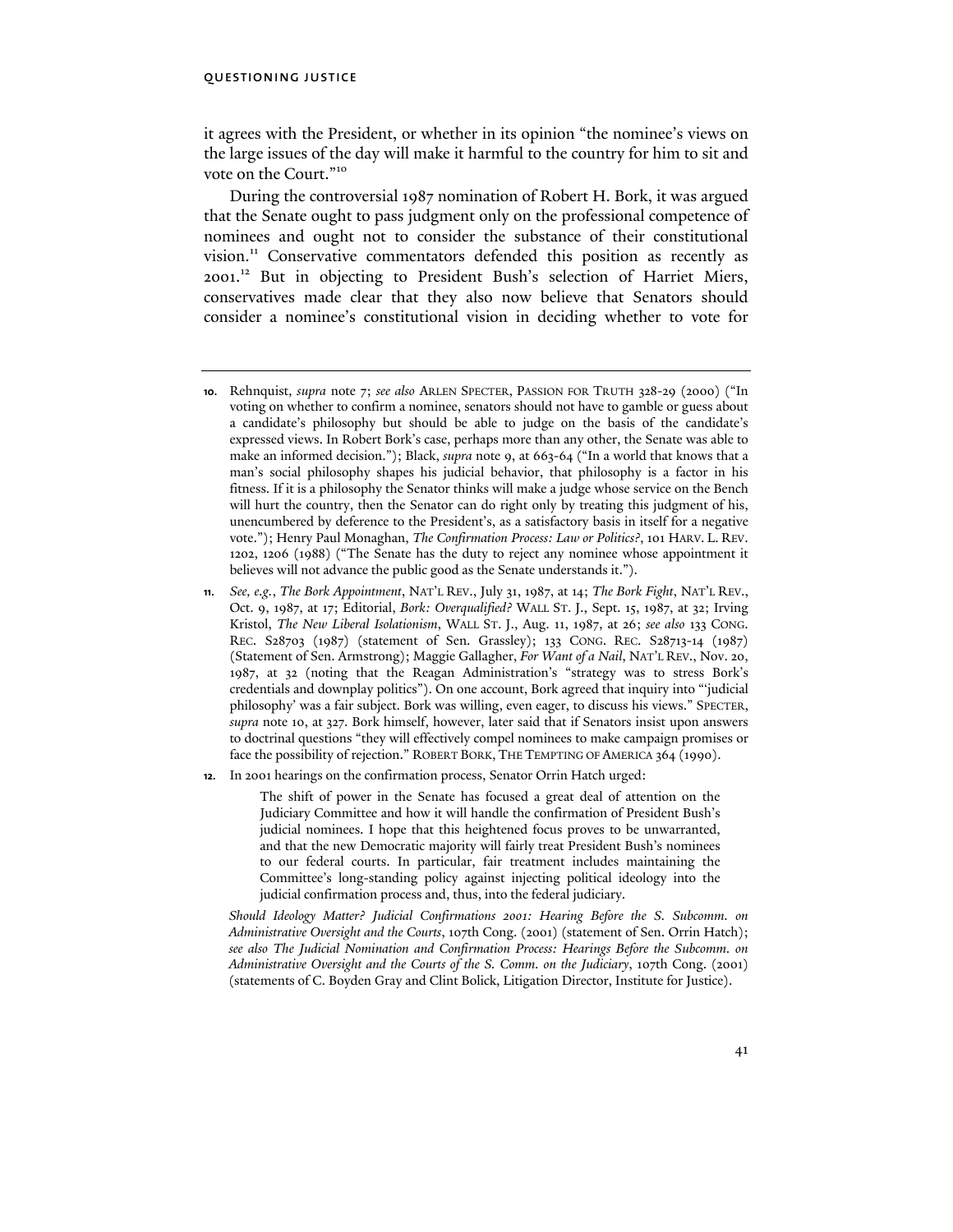confirmation.13 Conservatives urged senators "to ask—and to require Miers to answer, as a condition of confirmation—direct questions about her judicial philosophy and its application to concrete constitutional issues."14 Liberals had made an analogous demand in the context of John Roberts's nomination.<sup>15</sup>

Direct and probing questions about constitutional philosophy are potentially controversial, however, because Americans believe that law ought to be separate from politics. Requiring nominees to explain in detail their constitutional commitments can seem "embarrassing"<sup>16</sup> or "inappropriate"<sup>17</sup> if senatorial questioning appears to threaten the independent prerogative of the Court to interpret the law. Although senators have interrogated nominees about their substantive views whenever they have perceived that the consequences for important constitutional doctrine were sufficiently serious, such questioning has also been tentative and controversial. Ambiguity about

"The president trusts her," is not a good enough argument. The president has trusted a lot of people, some of whom have worked out fine, others less so. To which category will Harriet Miers belong? It is possible that the confirmation hearings will shed light on that question. But we doubt it, given the ease with which nominees can sidestep searching questions. What, then, should be done?.. . The prudent course is for Miers to withdraw her own nomination in the interests of the president she loyally serves. The president could then start over. *Both he and his party would probably benefit from having the clear fight over the direction of the courts that only a new nominee would allow.*

Editorial, *Start Over*, NAT'L REV. ONLINE, Oct. 14, 2005, http://www.nationalreview.com/ editorial/editors200510141544.asp (emphasis added).

- **14.** Michael Stokes Paulsen & John Yoo, *Make Miers Pass A 'Litmus Test*,*'* L.A. TIMES, Oct. 18, 2005, at B11 ("Republicans should test Miers' core legal principles. And if she fails the test, or refuses to take it, they can vote against her.").
- **15.** *See, e.g.*, People For the American Way, Twenty Questions Any Supreme Court Nominee Should Answer, http://www.savethecourt.org/site/c.mwK0JbNTJrF/b.983525/k.53BA-/20\_ Questions\_for\_a\_Nominee.htm (last visited June 9, 2006).
- **16.** *Nomination of Felix Frankfurter: Hearings Before a Subcomm. of the S. Comm. on the Judiciary*, 76th Cong. 126 (1939) (statement of Felix Frankfurter) [hereinafter *Frankfurter Hearings*]; *Nomination of John Marshall Harlan: Hearings Before the S. Comm. on the Judiciary*, 84th Cong. 174 (1955) (statement of Sen. Harley M. Kilgore); *id.* at 176 (statement of Sen. Herman Welker).
- **17.** *Nomination of John Marshall Harlan: Hearings Before the S. Comm. on the Judiciary*, 84th Cong. 138 (1955) (statement of John Marshall Harlan) ("[I]t would be inappropriate for me to comment upon cases that may come before me, and to express my views on issues that may come before me.").

**<sup>13.</sup>** An editorial in the *National Review* called for Miers's withdrawal on the ground that the country would benefit from a nomination hearing in which there was a clear debate about the direction of the courts. Complaining that "even if [Miers] does not become a Blackmun, her record strongly suggests she will be an O'Connor—a-split-the-difference judge," the editors of the *National Review* urged: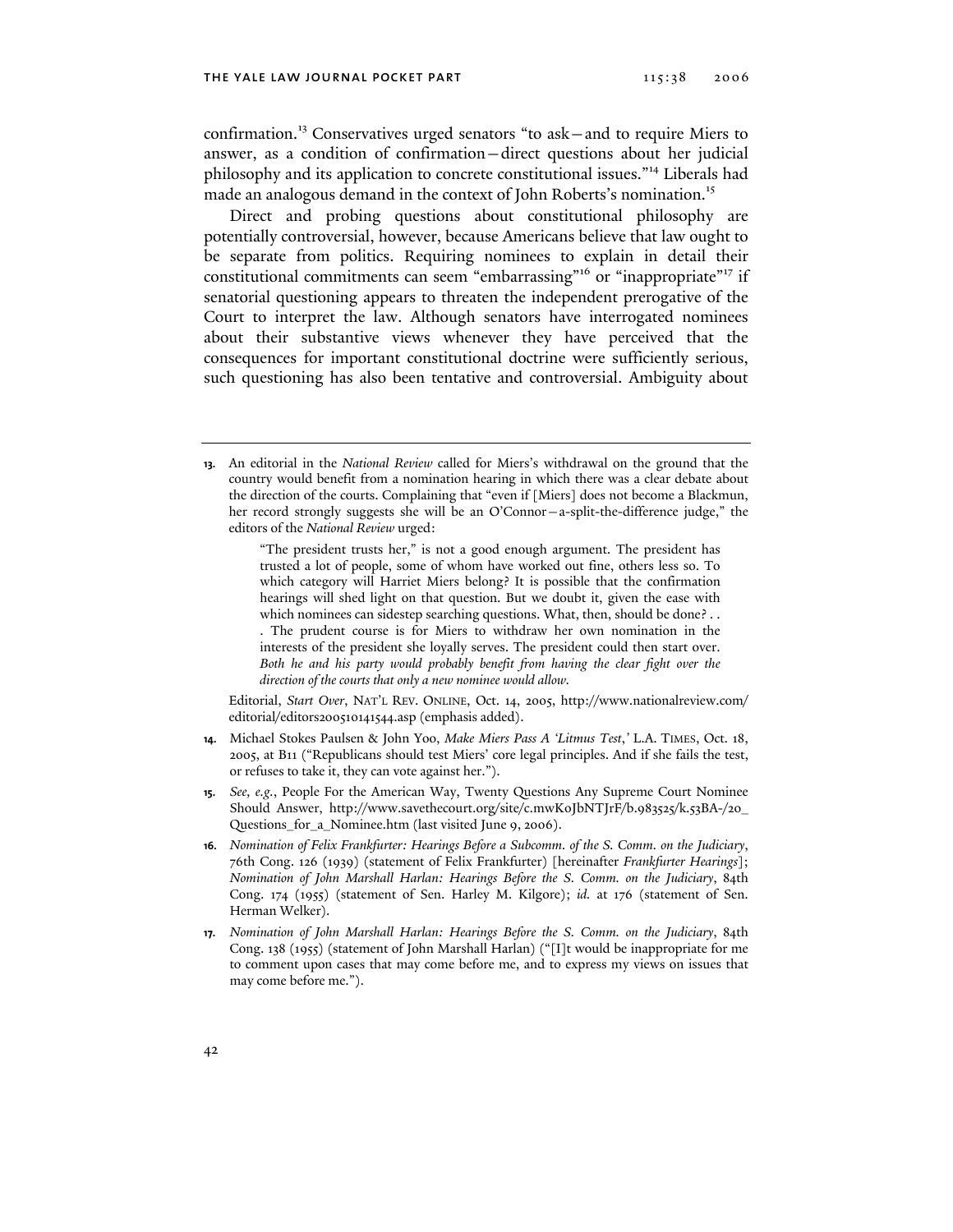the appropriate constitutional reach of senatorial questioning has undermined its force and authority.

The uncertainty of the practice was well illustrated when, during the bitter controversy over the school desegregation decisions, Senator John McClellan pressed Potter Stewart on whether he agreed "with the view, the reasoning and logic applied, . . . and the philosophy expressed by the Supreme Court in arriving at its decision in the case of Brown vs. Board of Education."18 Senator Thomas Hennings intervened at that juncture to object that "I do not think it proper to inquire of a nominee for this court or any other his opinion as to any of the decisions or the reasoning upon decision which have heretofore be handed down  $\dots$ . [I]t does violence to my sense, to my concept of what the judiciary is."<sup>19</sup> Senator Sam Ervin rose to the defense of McClellan, arguing that if he could not ask questions designed to elicit Stewart's "attitude . . . towards the Constitution, or what his philosophy is," then "I don't see why the Constitution was so foolish as to suggest that the nominee for the Supreme Court ought to be confirmed by the Senate. . . . I intend to ask questions of that kind. I don't think I would be faithful to my country if I didn't do it."<sup>20</sup>

As Stewart's dilemma makes clear, it is often to the strategic interest of nominees to avoid explicit statements that will entangle them in controversial Supreme Court decisions.<sup>21</sup> By appealing to the autonomy of law as a reason to refuse to answer direct and detailed questions about the content of their constitutional commitments, nominees have exacerbated senatorial discomfort. During her confirmation hearing, Sandra Day O'Connor articulated this appeal in a particularly forceful and successful way:

- **20.** *Id.* at 43-44. Ervin eventually voted against Stewart. For a discussion of how questions about *Brown* influenced confirmation hearings, see Brad Snyder, *How the Conservatives Canonized* Brown v. Board of Education, 52 RUTGERS L. REV. 383 (2000).
- **21.** Rehnquist, for example, changed his view of Senate questioning after he himself was nominated to the Chief Justiceship. *Compare* SPECTER, *supra* note 10, at 317, *with* Rehnquist, *supra* note 7.

**<sup>18.</sup>** *Nomination of Potter Stewart to be Associate Justice of the Supreme Court of the United States: Hearing Held Before the S. Comm. on the Judiciary*, 86th Cong. 36 (1959). McClellan, who "wholly" disagreed with *Brown*, insisted that "to perform my duty here I have a right to know . . . before I vote for confirmation, or not, what is the judgment and view of the applicant who seeks to serve" on the Court. *Id*. at 40.

**<sup>19.</sup>** *Id*. at 41-42. Senator Hennings explained, "It seems to me that it is not fair to send a man out with any question in his mind as to whether he has made a commitment before this Committee of agreement or disagreement and thus shackle and trammel his free exercise of his own intellect, of his own power to determine and to decide cases that come before him." *Id.* at 41. Senator John Carroll also thought the question "an invasion of the functions of the associate justice." *Id*. at 43.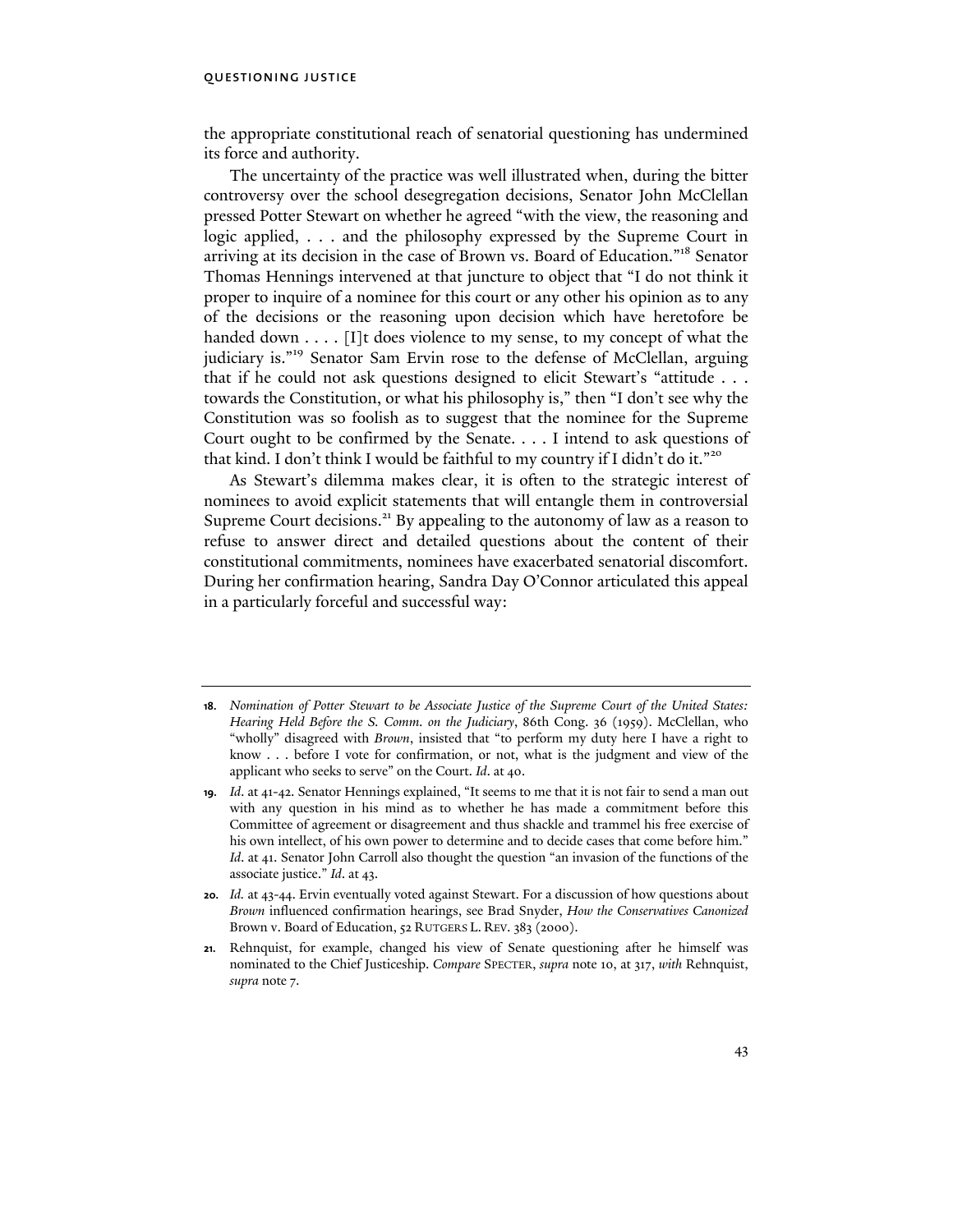There is . . . a limitation on my responses which I am compelled to recognize. I do not believe that as a nominee I can tell you how I might vote on a particular issue which may come before the Court, or endorse or criticize specific Supreme Court decisions presenting issues which may well come before the Court again. To do so would mean that I have prejudged the matter or have morally committed myself to a certain position. Such a statement by me as to how I might resolve a particular issue or what I might do in a future Court action might make it necessary for me to disqualify myself on the matter. $^{22}$ 

Because almost any constitutional issue "may come before the Court," O'Connor drew a line that would effectively nullify the capacity of the Senate to acquire useful information about a nominee's constitutional commitments. O'Connor's reservations would deny the Senate material of central importance to its constitutional deliberations, undermining the democratic design and function of confirmation hearings. The refusal of nominees to discuss their constitutional views is especially disturbing in the context of "stealth" candidates, who have been nominated because their constitutional commitments are literally unknown to the Senate and the American people.<sup>23</sup>

# **iii. proposal**

In the balance of this Article we propose and defend a method of questioning that will enable the Senate to evaluate the constitutional commitments of nominees while preserving the independent integrity of the law. We argue, in brief, that senators can with confidence and authority ask nominees to explain the grounds on which they would have voted in past decisions of the Supreme Court.<sup>24</sup> Such questions serve the democratic design

**<sup>22.</sup>** *Nomination of Sandra Day O'Connor: Hearings Before the S. Comm. on the Judiciary on the Nomination of Judge Sandra Day O'Connor of Arizona To Serve as an Associate Justice of the Supreme Court of the United States*, 97th Cong. 57-58 (1981) (statement of Sandra Day O'Connor).

**<sup>23.</sup>** A nominee like Felix Frankfurter may well assert that it is "improper for a nominee no less than for a member of the Court to express his personal views on controversial political issues affecting the Court," because Frankfurter could with good reason also inform the Senate that "[m]y attitude and outlook on relevant matters have been fully expressed over a period of years and are easily accessible." *Frankfurter Hearings*, *supra* note 16, at 107-08 (statement of Felix Frankfurter). Stealth nominees like Miers, by contrast, cannot offer the Senate an equivalent bargain. Their attitude and outlook on "relevant matters" is obscure and indecipherable, and no doubt they have in part been nominated *because of* that fact.

**<sup>24.</sup>** Others have proposed that Senators question judicial nominees about how they might have voted in prior Supreme Court decisions, although no one has, to our knowledge, defended this method of questioning by invoking the Constitution's dual commitment to self-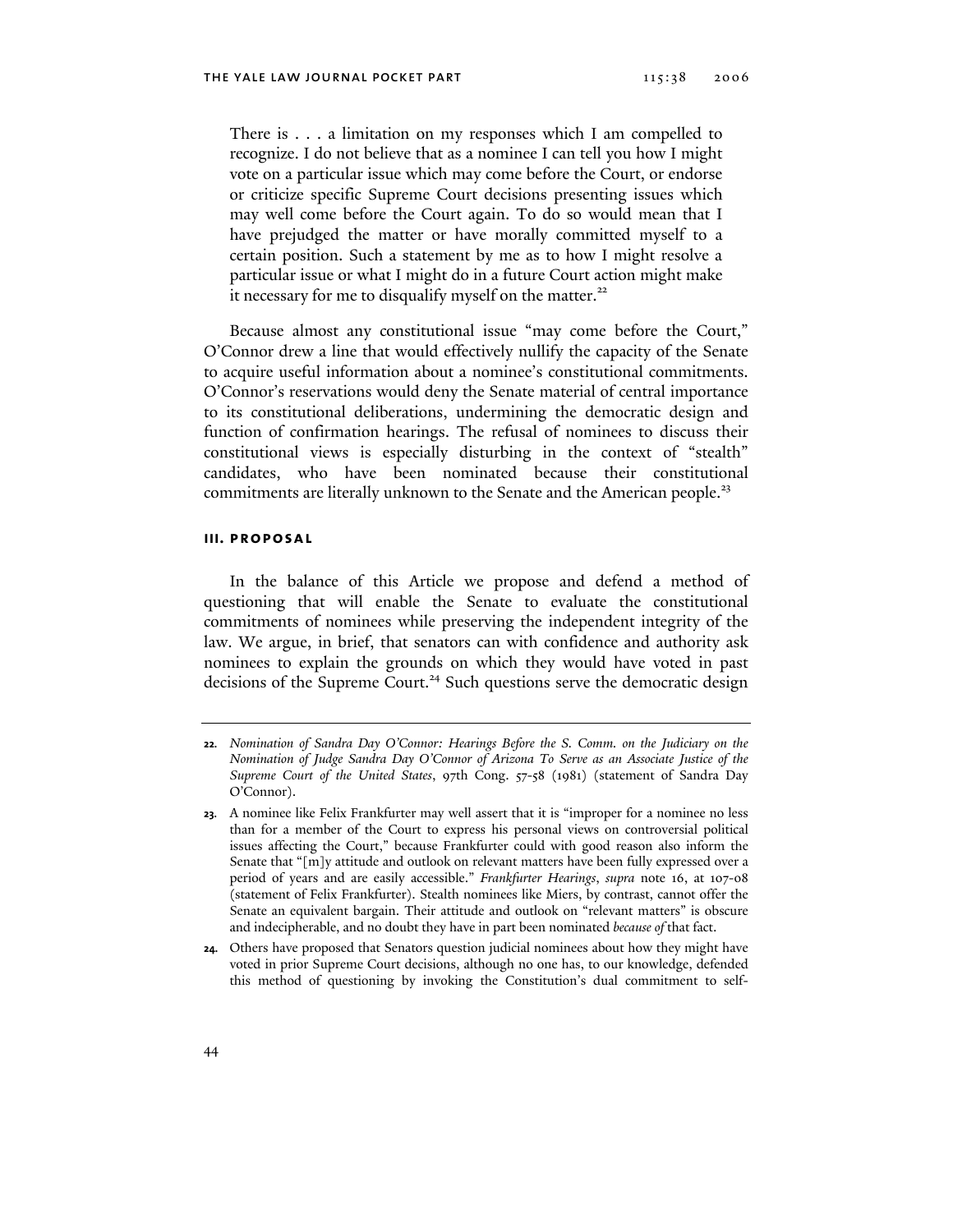of the confirmation process by revealing the operational content of nominees' constitutional commitments. Asking nominees to disclose how they would have decided well-known Supreme Court cases prevents nominees from explaining their constitutional commitments in terms of abstract principles like "liberty" or "equality," whose practical significance in particular cases and contested areas of constitutional law is unknown. The goal would be to sustain a colloquy capable of adequately informing a senatorial vote on whether to invest a nominee with the independent authority to interpret the Constitution.

We emphasize at the outset that the purpose of such questions is *not* to bind future interpretive judgments of nominees. To the contrary, it is precisely because the Senate must decide whether to vest nominees with the discretion and authority to interpret the Constitution that the Senate may need nominees to explain their constitutional philosophies. The Senate should expressly affirm that its questions are solely for the purpose of clarifying a nominee's constitutional philosophy, and that a nominee's answers would not be construed as any kind of promise or guarantee of how the nominee would vote in future cases. When undertaken in this spirit and subject to this express understanding, the colloquy we propose should not compromise the independence of the Court, but instead should contribute to the democratic legitimacy that is its necessary precondition. In the remainder of this Article, we answer four prominent "rule of law" objections that have been raised against the kinds of questions that we advocate.

#### *A. The Separation of Powers Objection*

The idea that it would be inconsistent with "what the judiciary is" for nominees to be asked and to answer questions about their views of the law ultimately rests on a view of separation of powers. All agree that judges must be free to exercise independent judgment. It would be inconsistent with the rule of law for Congress to dictate to courts how individual cases should be decided or how they should interpret the Constitution. But it is Article II itself that requires Supreme Court Justices to pass through the gateway of nomination and confirmation. It is therefore no violation of separation of powers for President Eisenhower in his appointments to have "clearly and undeniably attempted to influence the Supreme Court in the direction of

government and the rule of law in matters concerning the structure of the judiciary. *See*  Walter Dellinger, *Fair Questions for Roberts*, WASH. POST., July 27, 2005, at A21; Paulsen & Yoo, *supra* note 14; Vikram David Amar, *It's the Specifics, Stupid . . .: A Commentary on the Kind of Substantive Questions the Senate Can and Should Pose to Supreme Court Nominees*, FINDLAW'S WRIT, Aug. 4, 2005, http://writ.news.findlaw.com/amar/20050804.html.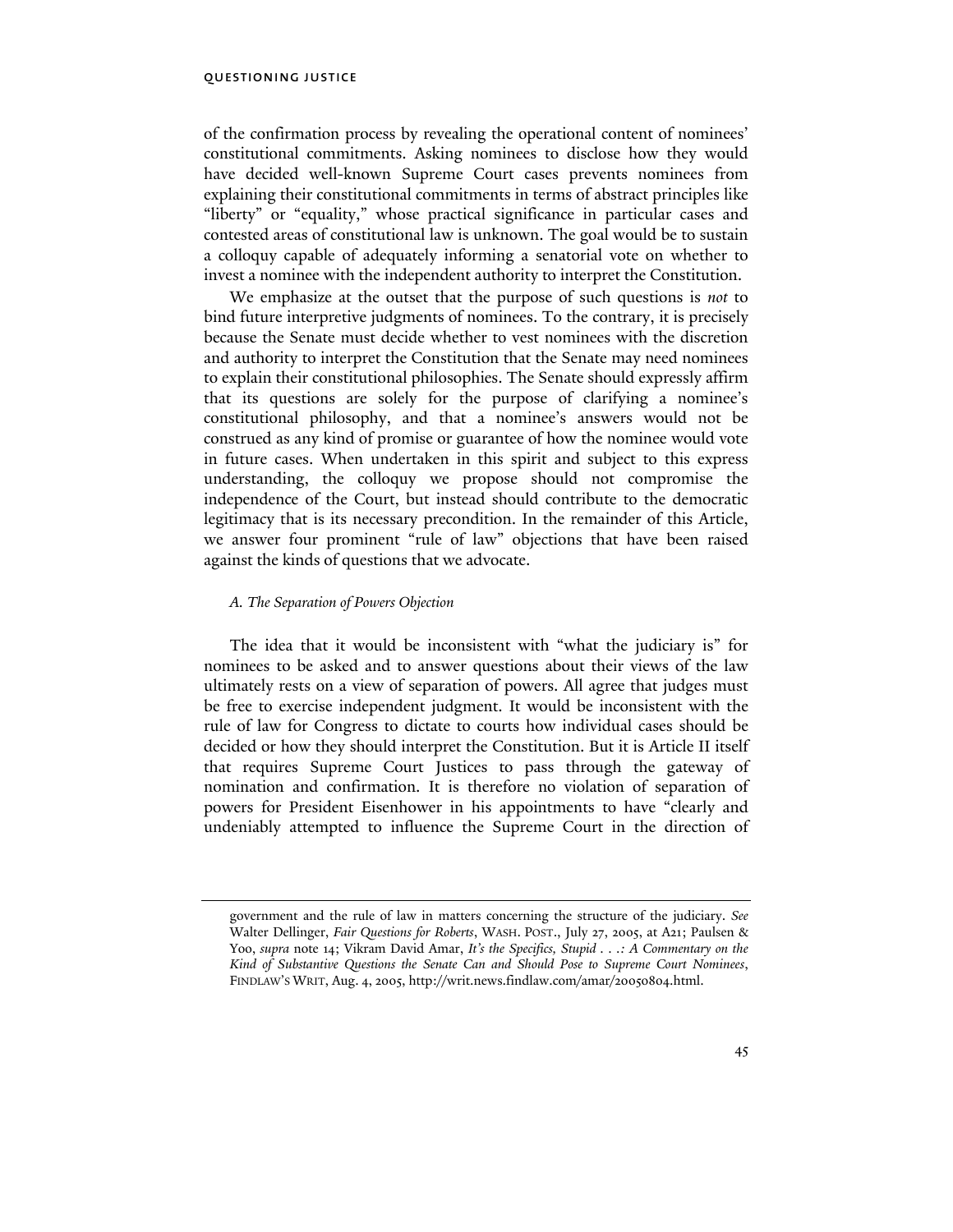entrenching *Brown v. Board of Education* and enforcing its terms."<sup>25</sup> And it would have been no violation of separation of powers if the Senate had refused to confirm any nominee who did not wish to uphold *Brown*. To the contrary, this is precisely how the structure of Article II was designed to work.

#### *B. The Due Process Objection*

In her confirmation hearings, Justice O'Connor refused to answer questions about "specific Supreme Court decisions presenting issues which may well come before the Court again" because she believed that it would be unfair to future litigants if she were forced to prejudge questions of law that might arise. This objection ultimately sounds in the values of due process of law, because everyone agrees that judges must consider cases without prejudgment and in an open-minded way. These values, however, are not impaired by the kinds of questions we propose.

In refusing to answer Senate questions, O'Connor necessarily assumed that judges could not be "open-minded" if they had previously expressed views about the substance of the law relevant to deciding a case. But this assumption is hard to reconcile with ordinary judicial practice. Once O'Connor had coauthored an opinion about the nature of the constitutional right to an abortion in *Planned Parenthood of Southeastern Pennsylvania v. Casey*, 26 she was not thereafter disqualified from participating in future cases involving abortion because that she has "prejudged" the relevant law.

From the perspective of a litigant seeking vindication of a right to an abortion, and who is concerned about the prejudgment of her case, there is no pertinent difference between being judged by Justice O'Connor, who has expressed in an authoritative opinion her view of the merits of *Casey*, and by a new Justice who has in a confirmation hearing recounted how he would have voted in *Casey* had he been on the Court at the time.<sup>27</sup> Nominees who explain the grounds on which they would have voted in an already decided case do not

**<sup>25.</sup>** Michael A. Kahn, *Shattering the Myth About President Eisenhower's Supreme Court Appointments*, 22 PRESIDENTIAL STUD. Q. 47, 50 (1992); *see* Snyder, *supra* note 20, at 399- 400.

**<sup>26.</sup>** 505 U.S. 833, 843 (1992) (joint opinion of O'Connor, Kennedy, and Souter, J.J.).

**<sup>27.</sup>** In the pungent words of (then) Justice Rehnquist, "It would be not merely unusual, but extraordinary," if nominees to the Court "had not at least given opinions as to constitutional issues in their previous legal careers. Proof that a Justice's mind at the time he joined the Court was a complete *tabula rasa* in the area of constitutional adjudication would be evidence of lack of qualification, not lack of bias." Laird v. Tatum, 409 U.S. 824, 835 (1972) (mem.); *see also* Republican Party of Minn. v. White, 536 U.S. 765, 777-78 (2002).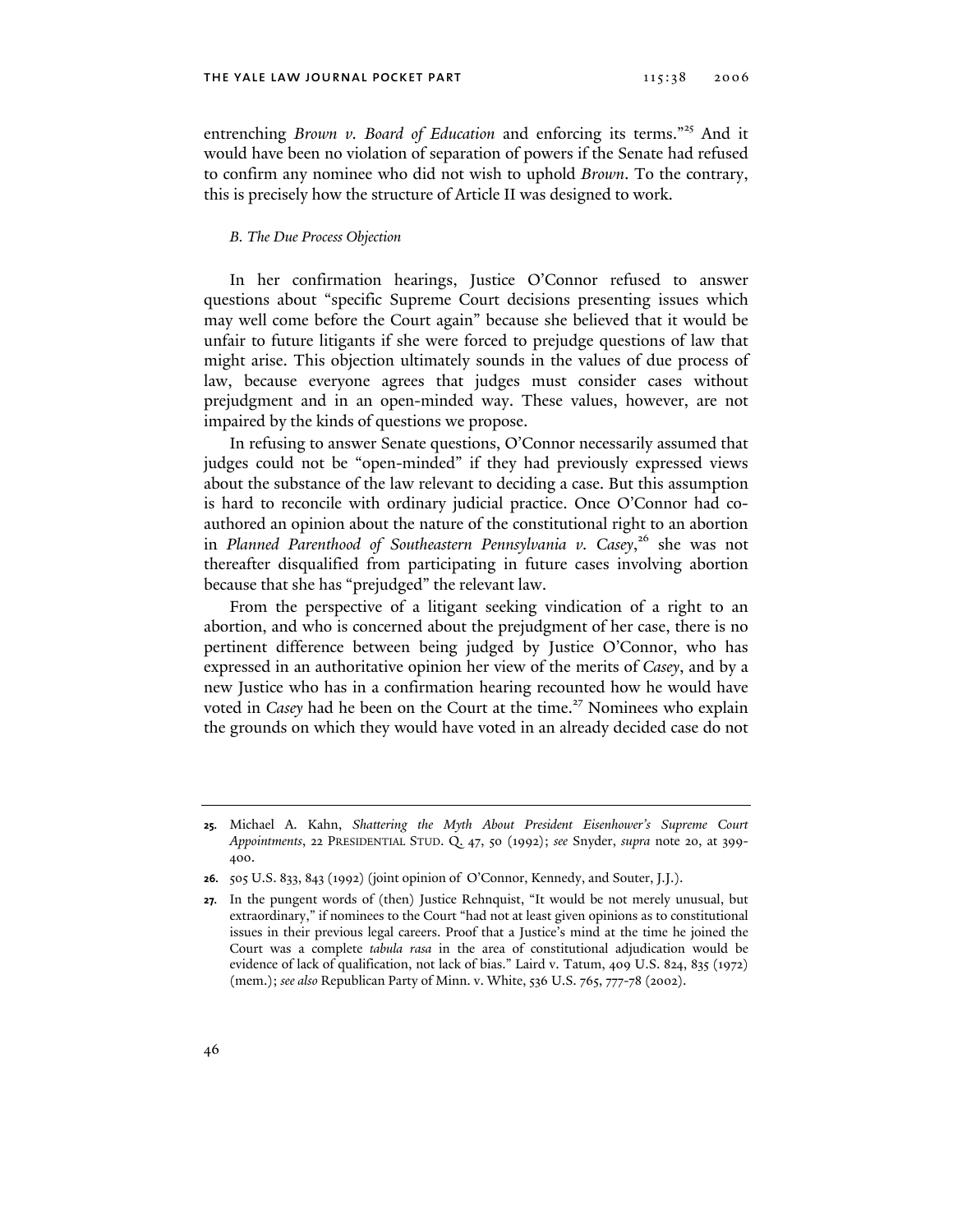prejudge future cases any more than do judges who write or join opinions in actual cases.

# *C. The Appearance of Impropriety Objection*

In preparing O'Connor for her confirmation hearings, (now) Chief Justice John Roberts strongly urged that the

proposition that the only way Senators can ascertain a nominee's views is through questions on specific cases should be rejected. The suggestion that a simple understanding that no promise is intended when a nominee answers a specific question will completely remove the disqualification problem is absurd. The appearance of impropriety remains.<sup>28</sup>

The idea of an "appearance of impropriety" is inherently vague, so it is important to offer some precise account of the exact impropriety that is feared. Apparently the impropriety is that for a nominee

to express any but the most general observation about the law would suggest that, in order to obtain favorable consideration of his nomination, he deliberately was announcing in advance, without benefit of judicial oath, briefs, or argument, how he would decide a particular question that might come before him as a judge.<sup>29</sup>

Questions about past Supreme Court decisions do not ask nominees to represent how they will decide future cases, but rather to disclose their present understanding of the law. It is ultimately circular to argue that answering such questions might nevertheless create the "appearance of impropriety" by inviting a promise to decide future cases in a certain way. The issue turns on the social meaning that should be attributed to a colloquy of this kind. We believe that the structure of Article II suggests that such a colloquy, whether

**<sup>28.</sup>** Memorandum from John Roberts, Special Assistant to the Attorney Gen., to Sandra Day O'Connor (Sept. 9, 1981), http://www.archives.gov/news/john-roberts/accession-60-88- 0498/026-oconnor-misc/folder026.pdf. According to Roberts, O'Connor's "approach was to avoid giving specific responses to any direct questions on legal issues likely to come before the Court, but demonstrating in the response a firm command of the subject area and awareness of the relevant precedents and arguments." Memorandum from John Roberts, Special Assistant to the Attorney Gen., to Kenneth W. Starr, Counselor to the Attorney Gen. (Sept. 17, 1981), http://www.archives.gov/news/john-roberts/accession-60-88-0498/027 kws-oconnor/folder027.pdf.

**<sup>29.</sup>** *Laird*, 409 U.S. at 836 n.5 (mem.) (Rehnquist, J.).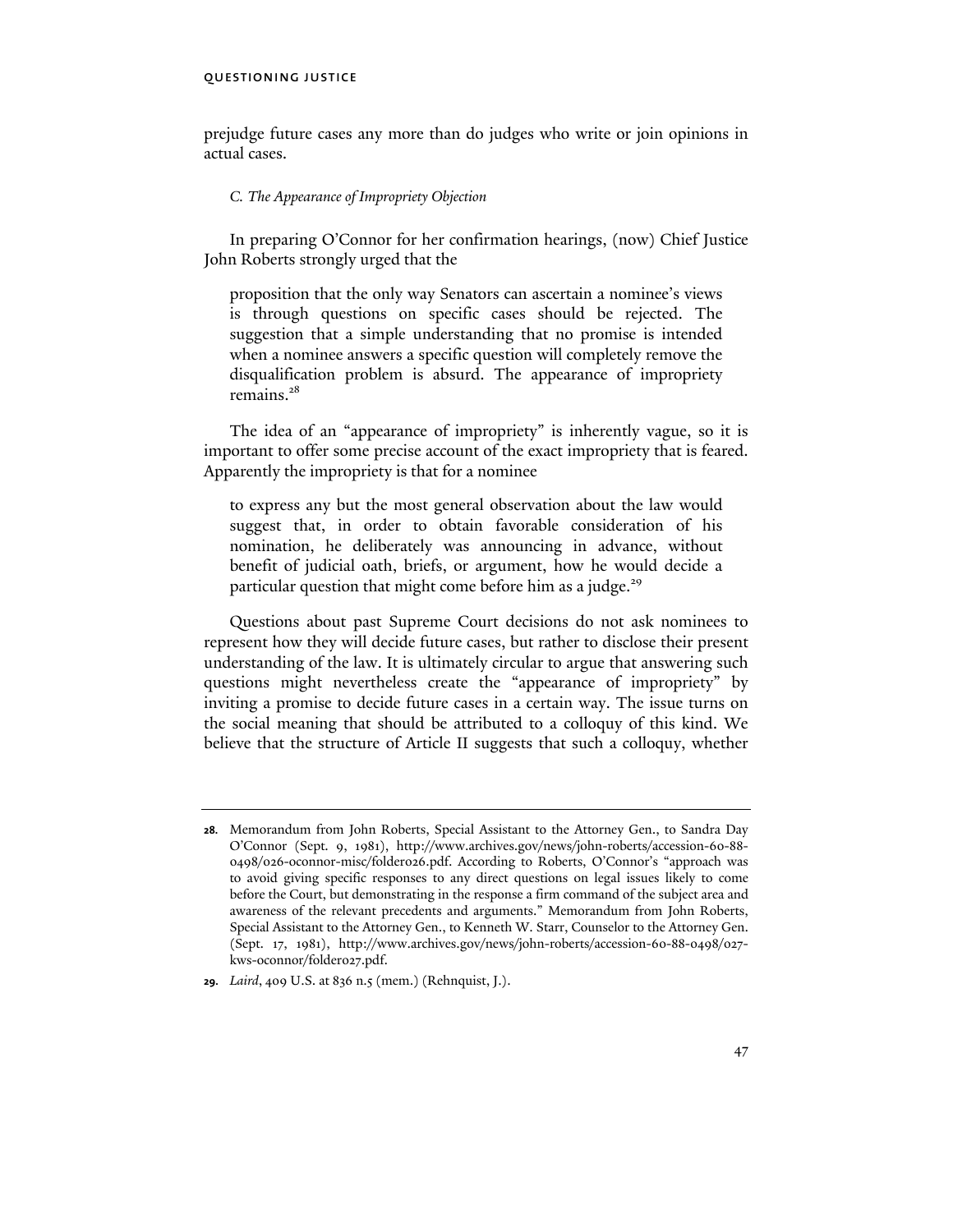regarded from the point of view of nominees, or the Senate, should not be understood to implicate any such promise.

From the perspective of nominees, confirmation hearings are like job interviews. Nominees may wish to trim their views to avoid antagonizing senators, but this is ultimately a matter of the honor and integrity of particular candidates. They can misrepresent their substantive constitutional views just as they can misrepresent other aspects of their record. But the questions we propose probe only the present constitutional convictions of nominees, and seek to ascertain their practical significance with respect to particular patterns of facts (whose constitutional significance has already been closely analyzed). Nominees are not asked to explain how they would respond to different hypothetical fact patterns, nor to pledge to adhere to their present views when responding to new arguments or changing circumstances.

From the perspective of the Senate, questions about specific Supreme Court decisions should be designed to learn the present constitutional commitments of nominees, not to bind their future judgments. All agree that the judiciary should be independent and that, if confirmed, a nominee should be free to make legal judgments in ways that escape congressional control. The questions we propose help create the democratic support necessary to sustain this freedom, and thereby underwrite, rather than compromise, judicial independence. The only pledge about future conduct that the country exacts from nominees is to uphold the Constitution as they understand it.

It is also relevant to note that the Court itself has explicitly held that the appearance of impropriety could not justify a Minnesota canon of judicial ethics "prohibiting candidates for judicial election from announcing their views on disputed legal and political issues,"30 in part because statements of such views by candidates could not plausibly be understood as equivalent to "promises" about future decisions.<sup>31</sup>

**<sup>30.</sup>** *White*, 536 U.S. at 788.

**<sup>31.</sup>** "The proposition that judges feel significantly greater compulsion, or appear to feel significantly greater compulsion, to maintain consistency with nonpromissory statements made during a judicial campaign than with such statements made before or after the campaign is not self-evidently true. It seems to us quite likely, in fact, that in many cases the opposite is true. We doubt, for example, that a mere statement of position enunciated during the pendency of an election will be regarded by a judge as more binding—or as more likely to subject him to popular disfavor if reconsidered—than a carefully considered holding that the judge set forth in an earlier opinion denying some individual's claim to justice."

*Id*. at 782-83. For a discussion, see Laurence H. Tribe, Keynote Address to the Third National Convention of the American Constitution Society (July 30, 2005) (transcript available at http://www.acslaw.org/pdf/tribetranscript.pdf).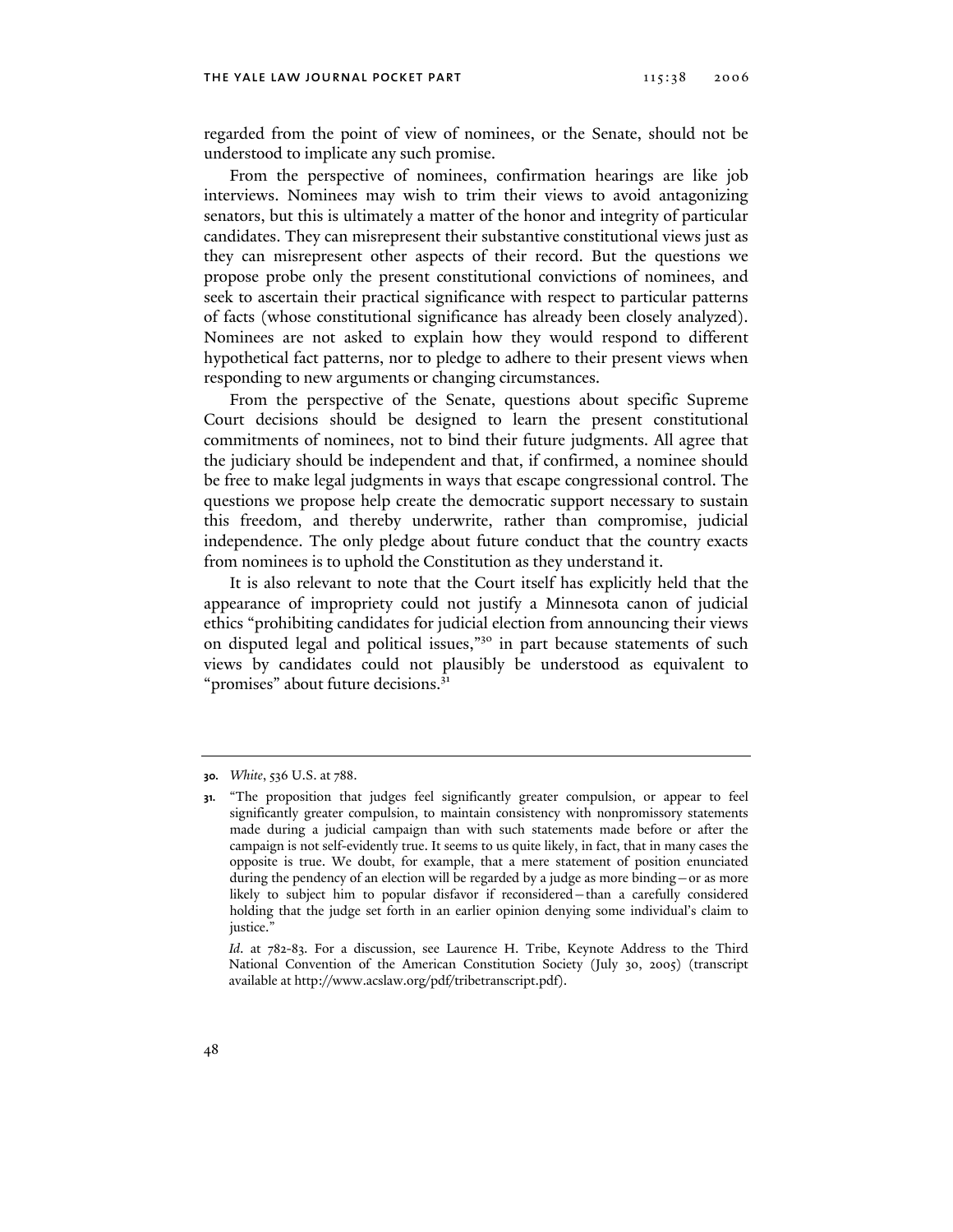#### *D. The Politicization of the Judiciary Objection*

A final objection to our proposal is that it would blur the ideological separation between law and politics. After her own confirmation as a circuit court judge, Ruth Bader Ginsburg articulated this objection to a proposed line of senatorial inquiry that would require nominees to reveal their beliefs on "important issues of social policy."<sup>32</sup> She argued that such questions would constitute improper "attempts to politicize the judiciary."33 In essence, Ginsburg claimed that the "high esteem"34 of Article III judges should depend upon the apolitical values of professional competence and craft. She cited with approval a 1980 resolution of the House of Delegates of the American Bar Association responding to a plank in the Republican Party's platform advocating "the appointment of judges . . . who respect traditional family values and the sanctity of innocent human life."<sup>35</sup> The ABA condemned the Republican Party's deviation "from the selection of judges on the basis of merit by superimposing a test of the candidate's 'particular political or ideological philosophies.'"36

The values of professional competence and craft no doubt are and should remain significant dimensions of a nominee's qualifications. Their importance was evident during Roberts's confirmation hearings. The question, however, is whether these values alone are sufficient for Senate confirmation. Ginsburg apparently believed that democratic approval of nominees ought to depend upon whether nominees demonstrate "integrity, experience, and temperament,"37 rather than upon the specific content of their constitutional vision. But few now believe that differences over matters of controversial constitutional law, such as abortion or affirmative action, are due primarily to differences of professional competence. Interested members of the public understand full well that such differences flow from deep divisions in constitutional philosophy.

**<sup>32.</sup>** Ruth Bader Ginsburg, *Inviting Judicial Activism: A "Liberal" or "Conservative" Technique?*, 15 GA. L. REV. 539, 553 (1981).

**<sup>33.</sup>** *Id*.

**<sup>34.</sup>** *Id*. at 554.

**<sup>35.</sup>** Plank on the Judiciary, 1980 Republican Party Platform, *reprinted in* 38 CONG. Q. 2030, 2046  $(1980).$ 

**<sup>36.</sup>** Ginsburg, *supra* note 32, at 556 (quoting William Reese Smith, Jr., *Involving the Judiciary in Political Campaigns*, 66 A.B.A. J. 1318, 1318 (1980)); *see also* Linda Greenhouse, *Bar Panel Opposes G.O.P.'s Plank for Judges Who Support Abortion*, N.Y. TIMES, Aug. 8, 1980, at A20.

**<sup>37.</sup>** William Reese Smith, Jr., *Involving the Judiciary in Political Campaigns*, 66 A.B.A. J. 1318, 1318 (1980).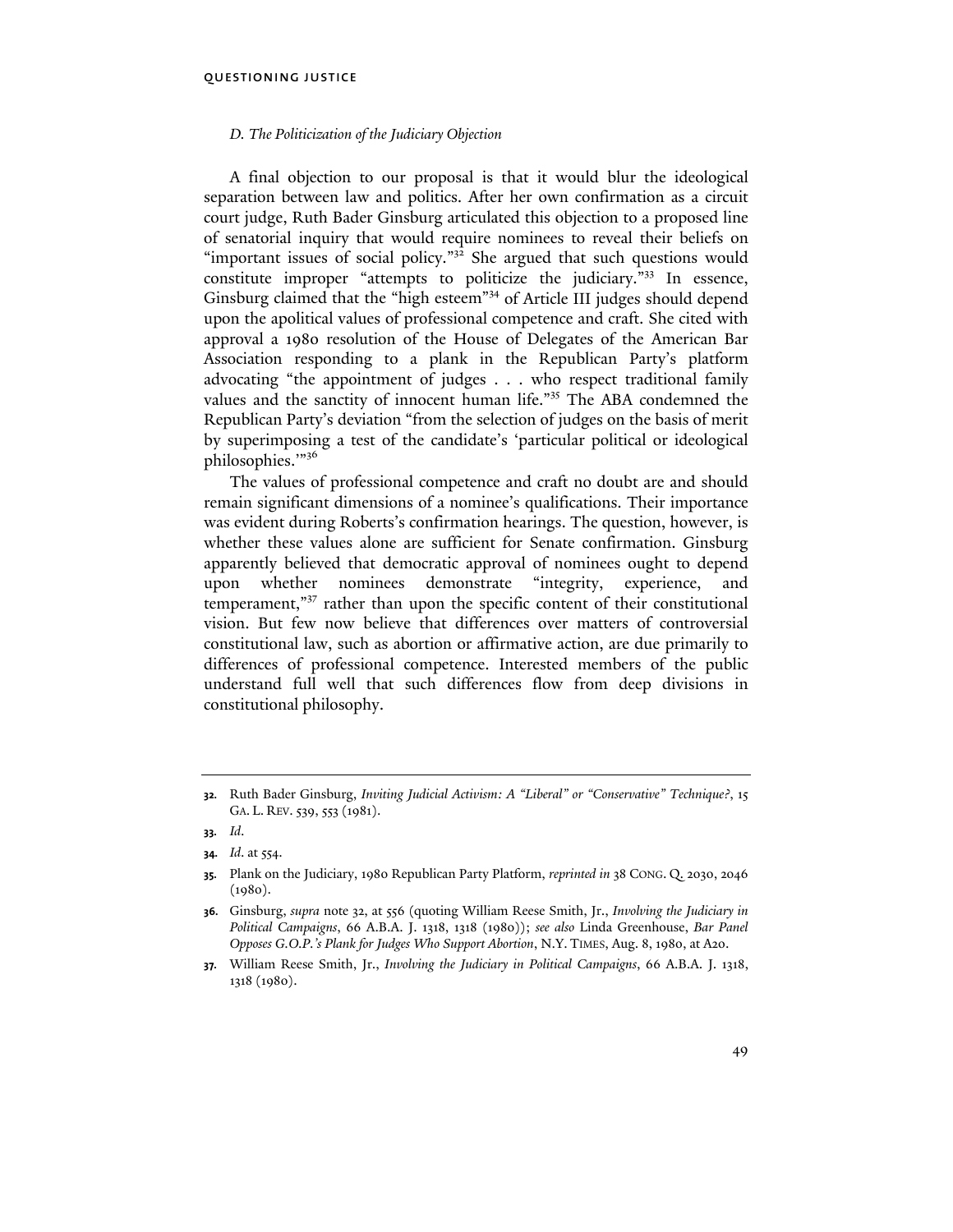Conservatives and liberals have developed distinct frameworks for expressing these divisions. During the Miers nomination, conservatives demanded a candidate they believed would interpret the Constitution based on its original intent.38 Although conservatives denounced the living Constitution and judges who legislated from the bench, they nevertheless employed the language of constitutional restoration to demand change in the prevailing interpretation of the Constitution.<sup>39</sup> They used the language of originalism and constitutional fidelity to sketch the profile of a judge who knew how to construe the Constitution in ways that accorded with contemporary conservative sensibilities in questions concerning religion, the family, race, and the scope of federal power.<sup>40</sup>

In recent years liberals have been more uncertain about how to speak of judicial nominations in politics. Twenty-two liberals voted against Roberts's confirmation, reasoning that they would not entrust Roberts with Article III power because in too many important questions he did not share the constitutional vision of the nation. But many liberals seek to defend the Warren Court by appealing to the independent professional expertise of judges, and this has made them genuinely ambivalent about requiring nominees to disclose their constitutional vision or making the Senate's confirmation vote openly depend on judgments about whether a nominee's constitutional philosophy is "harmful to the country."41 In a time of conservative dominance, many liberals seem to believe that disinterested professional expertise may be the best they can hope for.

We recognize that the questions we propose will force substantive constitutional differences into the open, and that they thus carry the potential to deepen national divisions about the meaning of the Constitution. Ginsburg's objection ultimately rests on the hope that these divisions can be ameliorated if public debate is restricted to a relatively anodyne discussion about norms of professional competence. But if intense divisions already exist, and if they

- **40.** *See supra* note 13.
- **41.** Rehnquist, *supra* note 7, at 10.

**<sup>38.</sup>** *See, e.g.*, Press Release, Sam Brownback, U.S. Sen., Brownback Comments on Miers Nomination (Oct. 4, 2005), http://brownback.senate.gov/pressapp/record.cfm?id=246818 ("I look forward to learning at her confirmation hearing whether she possesses a firm commitment to the Framers' Constitution and to the rule of law. . . . I am hopeful that Ms. Miers will be, as President Bush promised, a qualified nominee in the mold of Justices Scalia and Thomas who will strictly interpret the law and will not create law.")

**<sup>39.</sup>** As Eagle Forum founder Phyllis Schlafly put it, "I think President Bush has made a good start in replacing supremacist judges with judges who support the Constitution. . . . I don't care whether he chooses a man or a woman. We want people who believe in the Constitution the way it was written." Andrew Becker, *Women, Minority Advocacy Groups Express Disappointment in Pick*, DALLAS MORNING NEWS, July 20, 2005.